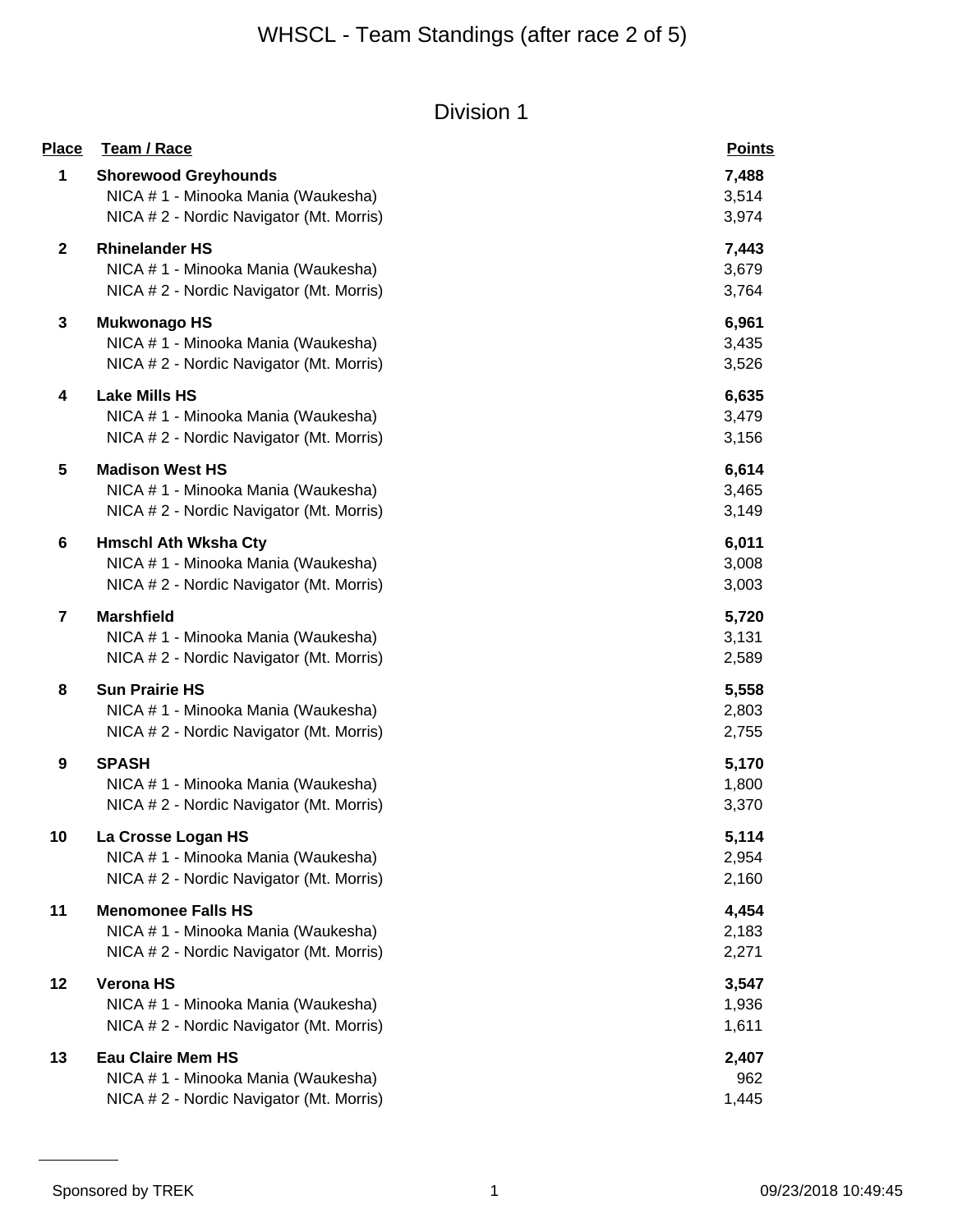| <b>Place</b> | Team / Race                                                                                                    | <b>Points</b>           |
|--------------|----------------------------------------------------------------------------------------------------------------|-------------------------|
| 1            | <b>Wausau East</b><br>NICA #1 - Minooka Mania (Waukesha)<br>NICA # 2 - Nordic Navigator (Mt. Morris)           | 4,035<br>2,062<br>1,973 |
| $\mathbf{2}$ | <b>Rhinelander NW Comp</b><br>NICA # 1 - Minooka Mania (Waukesha)<br>NICA # 2 - Nordic Navigator (Mt. Morris)  | 4,016<br>2,003<br>2,013 |
| 3            | <b>Fall Creek Comp</b><br>NICA # 1 - Minooka Mania (Waukesha)<br>NICA # 2 - Nordic Navigator (Mt. Morris)      | 3,855<br>1,909<br>1,946 |
| 4            | <b>Marquette Senior HS</b><br>NICA # 1 - Minooka Mania (Waukesha)<br>NICA # 2 - Nordic Navigator (Mt. Morris)  | 3,852<br>1,959<br>1,893 |
| 5            | <b>Westosha Comp IL</b><br>NICA # 1 - Minooka Mania (Waukesha)<br>NICA # 2 - Nordic Navigator (Mt. Morris)     | 3,837<br>1,915<br>1,922 |
| 6            | <b>Cambridge HS</b><br>NICA # 1 - Minooka Mania (Waukesha)<br>NICA # 2 - Nordic Navigator (Mt. Morris)         | 3,693<br>1,843<br>1,850 |
| 7            | <b>Washington Cty Comp</b><br>NICA # 1 - Minooka Mania (Waukesha)<br>NICA # 2 - Nordic Navigator (Mt. Morris)  | 3,628<br>1,821<br>1,807 |
| 8            | <b>Westosha Comp</b><br>NICA # 1 - Minooka Mania (Waukesha)<br>NICA # 2 - Nordic Navigator (Mt. Morris)        | 3,591<br>1,765<br>1,826 |
| 9            | <b>Wausau Composite</b><br>NICA # 1 - Minooka Mania (Waukesha)<br>NICA # 2 - Nordic Navigator (Mt. Morris)     | 3,583<br>1,792<br>1,791 |
| 10           | <b>Central WI Comp</b><br>NICA # 1 - Minooka Mania (Waukesha)<br>NICA #2 - Nordic Navigator (Mt. Morris)       | 3,488<br>1,697<br>1,791 |
| 11           | <b>Holmen HS</b><br>NICA # 1 - Minooka Mania (Waukesha)<br>NICA # 2 - Nordic Navigator (Mt. Morris)            | 3,472<br>1,770<br>1,702 |
| 12           | <b>Brookfield Composite</b><br>NICA # 1 - Minooka Mania (Waukesha)<br>NICA # 2 - Nordic Navigator (Mt. Morris) | 3,467<br>1,705<br>1,762 |
| 13           | <b>LaCrosse Central HS</b><br>NICA # 1 - Minooka Mania (Waukesha)<br>NICA #2 - Nordic Navigator (Mt. Morris)   | 3,460<br>1,693<br>1,767 |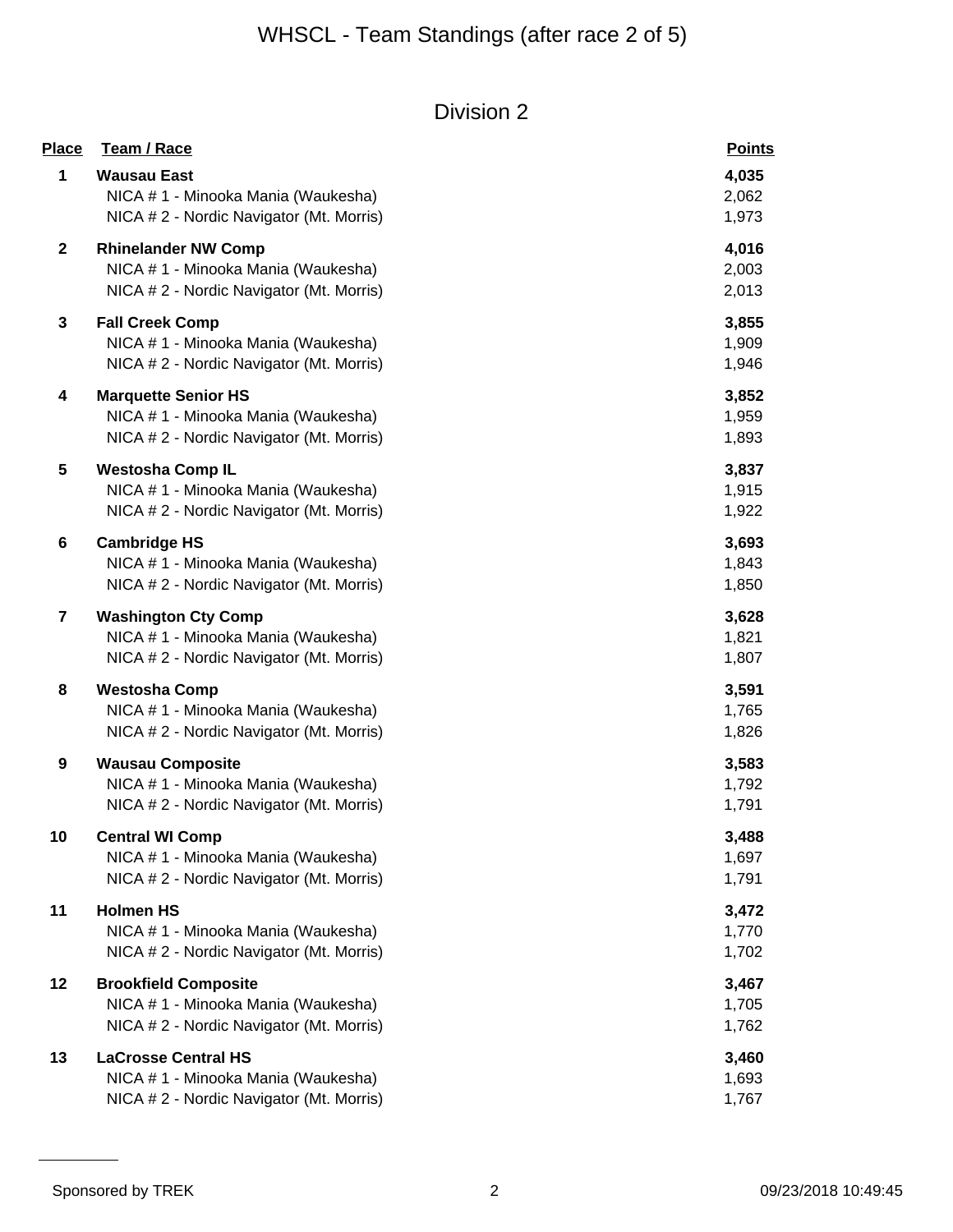| <b>Place</b> | Team / Race                              | <b>Points</b> |
|--------------|------------------------------------------|---------------|
| 14           | <b>Green Bay Composite</b>               | 3,372         |
|              | NICA # 1 - Minooka Mania (Waukesha)      | 1,884         |
|              | NICA # 2 - Nordic Navigator (Mt. Morris) | 1,488         |
| 15           | <b>Westosha Comp NPier</b>               | 3,346         |
|              | NICA # 1 - Minooka Mania (Waukesha)      | 1,684         |
|              | NICA # 2 - Nordic Navigator (Mt. Morris) | 1,662         |
| 16           | <b>Sauk Prairie HS</b>                   | 3,331         |
|              | NICA # 1 - Minooka Mania (Waukesha)      | 1,688         |
|              | NICA # 2 - Nordic Navigator (Mt. Morris) | 1,643         |
| 17           | <b>Cam-Rock Comp</b>                     | 3,297         |
|              | NICA # 1 - Minooka Mania (Waukesha)      | 1,621         |
|              | NICA # 2 - Nordic Navigator (Mt. Morris) | 1,676         |
| 18           | <b>MKE MTB Composite</b>                 | 3,176         |
|              | NICA # 1 - Minooka Mania (Waukesha)      | 1,570         |
|              | NICA # 2 - Nordic Navigator (Mt. Morris) | 1,606         |
| 19           | <b>Rice Lake Composite</b>               | 3,143         |
|              | NICA # 1 - Minooka Mania (Waukesha)      | 1,586         |
|              | NICA # 2 - Nordic Navigator (Mt. Morris) | 1,557         |
| 20           | <b>MKE/Northshore Comp</b>               | 3,064         |
|              | NICA # 1 - Minooka Mania (Waukesha)      | 1,756         |
|              | NICA # 2 - Nordic Navigator (Mt. Morris) | 1,308         |
| 21           | <b>Lake Ctry Composite</b>               | 3,002         |
|              | NICA # 1 - Minooka Mania (Waukesha)      | 1,685         |
|              | NICA #2 - Nordic Navigator (Mt. Morris)  | 1,317         |
| 22           | <b>Onalaska HS</b>                       | 2,819         |
|              | NICA # 1 - Minooka Mania (Waukesha)      | 1,584         |
|              | NICA # 2 - Nordic Navigator (Mt. Morris) | 1,235         |
| 23           | <b>Hayward HS</b>                        | 2,729         |
|              | NICA #1 - Minooka Mania (Waukesha)       | 1,350         |
|              | NICA # 2 - Nordic Navigator (Mt. Morris) | 1,379         |
| 24           | <b>Westosha Comp SPort</b>               | 2,727         |
|              | NICA # 1 - Minooka Mania (Waukesha)      | 1,380         |
|              | NICA # 2 - Nordic Navigator (Mt. Morris) | 1,347         |
| 25           | Janesville                               | 2,676         |
|              | NICA # 1 - Minooka Mania (Waukesha)      | 1,434         |
|              | NICA # 2 - Nordic Navigator (Mt. Morris) | 1,242         |
| 26           | <b>Pewaukee MTB</b>                      | 2,596         |
|              | NICA # 1 - Minooka Mania (Waukesha)      | 1,370         |
|              | NICA # 2 - Nordic Navigator (Mt. Morris) | 1,226         |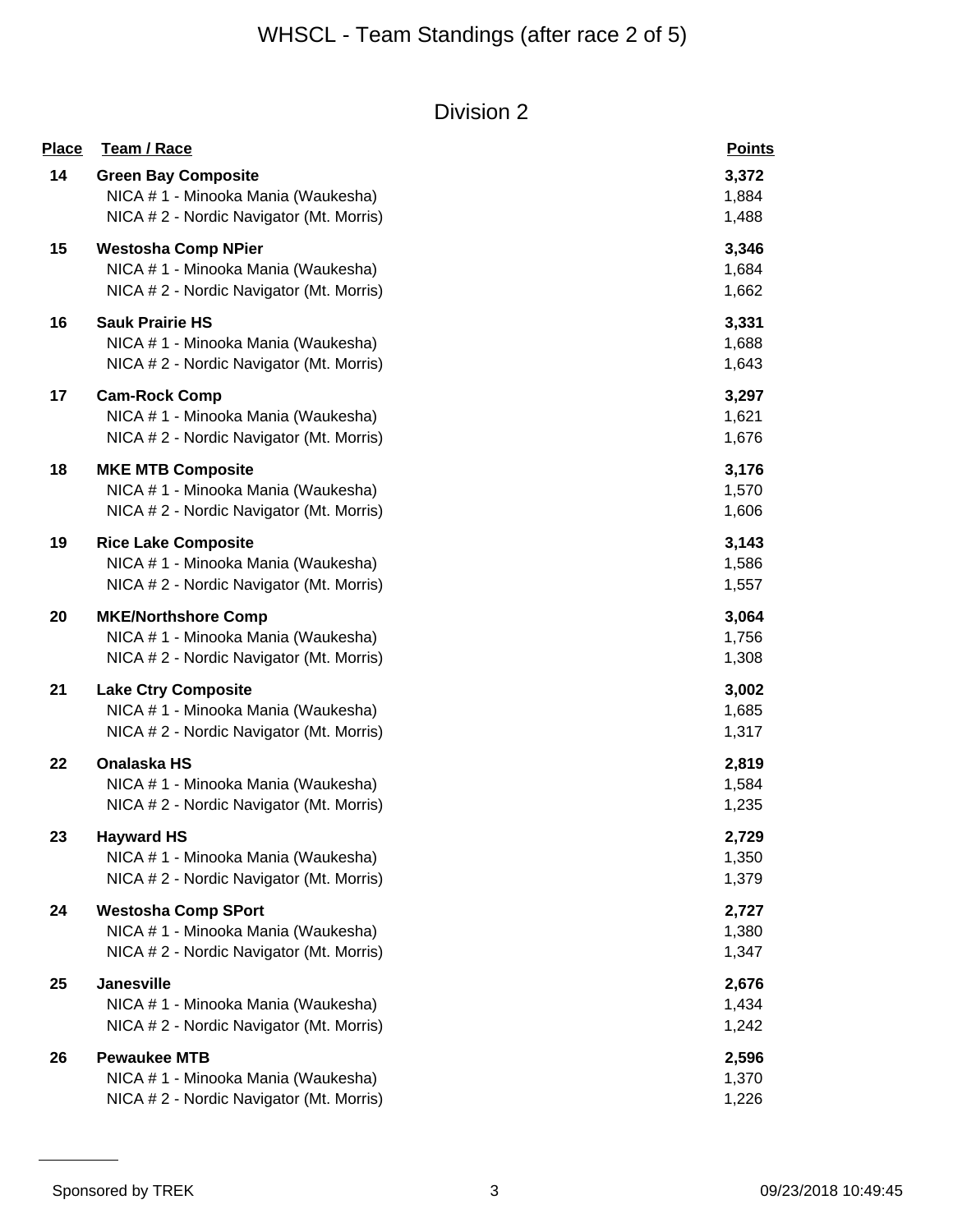| <b>Place</b> | Team / Race                              | <b>Points</b> |
|--------------|------------------------------------------|---------------|
| 27           | <b>Blackhawk Composite</b>               | 2,585         |
|              | NICA # 1 - Minooka Mania (Waukesha)      | 1,287         |
|              | NICA # 2 - Nordic Navigator (Mt. Morris) | 1,298         |
| 28           | <b>Fox Valley Composite</b>              | 2,514         |
|              | NICA # 1 - Minooka Mania (Waukesha)      | 1,024         |
|              | NICA # 2 - Nordic Navigator (Mt. Morris) | 1,490         |
| 29           | <b>Madison East HS</b>                   | 2,463         |
|              | NICA # 1 - Minooka Mania (Waukesha)      | 1,573         |
|              | NICA # 2 - Nordic Navigator (Mt. Morris) | 890           |
| 30           | <b>Sauk Prairie Comp</b>                 | 2,357         |
|              | NICA # 1 - Minooka Mania (Waukesha)      | 1,324         |
|              | NICA # 2 - Nordic Navigator (Mt. Morris) | 1,033         |
| 31           | <b>Cedarburg MTB Team</b>                | 2,230         |
|              | NICA # 1 - Minooka Mania (Waukesha)      | 1,263         |
|              | NICA # 2 - Nordic Navigator (Mt. Morris) | 967           |
| 32           | <b>West Bend West HS</b>                 | 2,172         |
|              | NICA # 1 - Minooka Mania (Waukesha)      | 1,054         |
|              | NICA # 2 - Nordic Navigator (Mt. Morris) | 1,118         |
| 33           | La Crosse Composite                      | 2,130         |
|              | NICA # 1 - Minooka Mania (Waukesha)      | 1,286         |
|              | NICA # 2 - Nordic Navigator (Mt. Morris) | 844           |
| 34           | <b>Fall Creek HS</b>                     | 1,906         |
|              | NICA # 1 - Minooka Mania (Waukesha)      | 1,052         |
|              | NICA # 2 - Nordic Navigator (Mt. Morris) | 854           |
| 35           | 906 Adventure Comp                       | 1,902         |
|              | NICA # 1 - Minooka Mania (Waukesha)      | 954           |
|              | NICA # 2 - Nordic Navigator (Mt. Morris) | 948           |
| 36           | <b>Ozaukee Composite</b>                 | 1,803         |
|              | NICA # 1 - Minooka Mania (Waukesha)      | 1,389         |
|              | NICA # 2 - Nordic Navigator (Mt. Morris) | 414           |
| 37           | <b>BGMS Acosta Comp</b>                  | 1,717         |
|              | NICA # 1 - Minooka Mania (Waukesha)      | 1,003         |
|              | NICA # 2 - Nordic Navigator (Mt. Morris) | 714           |
| 38           | <b>Verona Composite</b>                  | 1,017         |
|              | NICA # 1 - Minooka Mania (Waukesha)      | 673           |
|              | NICA # 2 - Nordic Navigator (Mt. Morris) | 344           |
| 39           | <b>Sun Prairie Cards</b>                 | 878           |
|              | NICA # 1 - Minooka Mania (Waukesha)      | 442           |
|              | NICA # 2 - Nordic Navigator (Mt. Morris) | 436           |